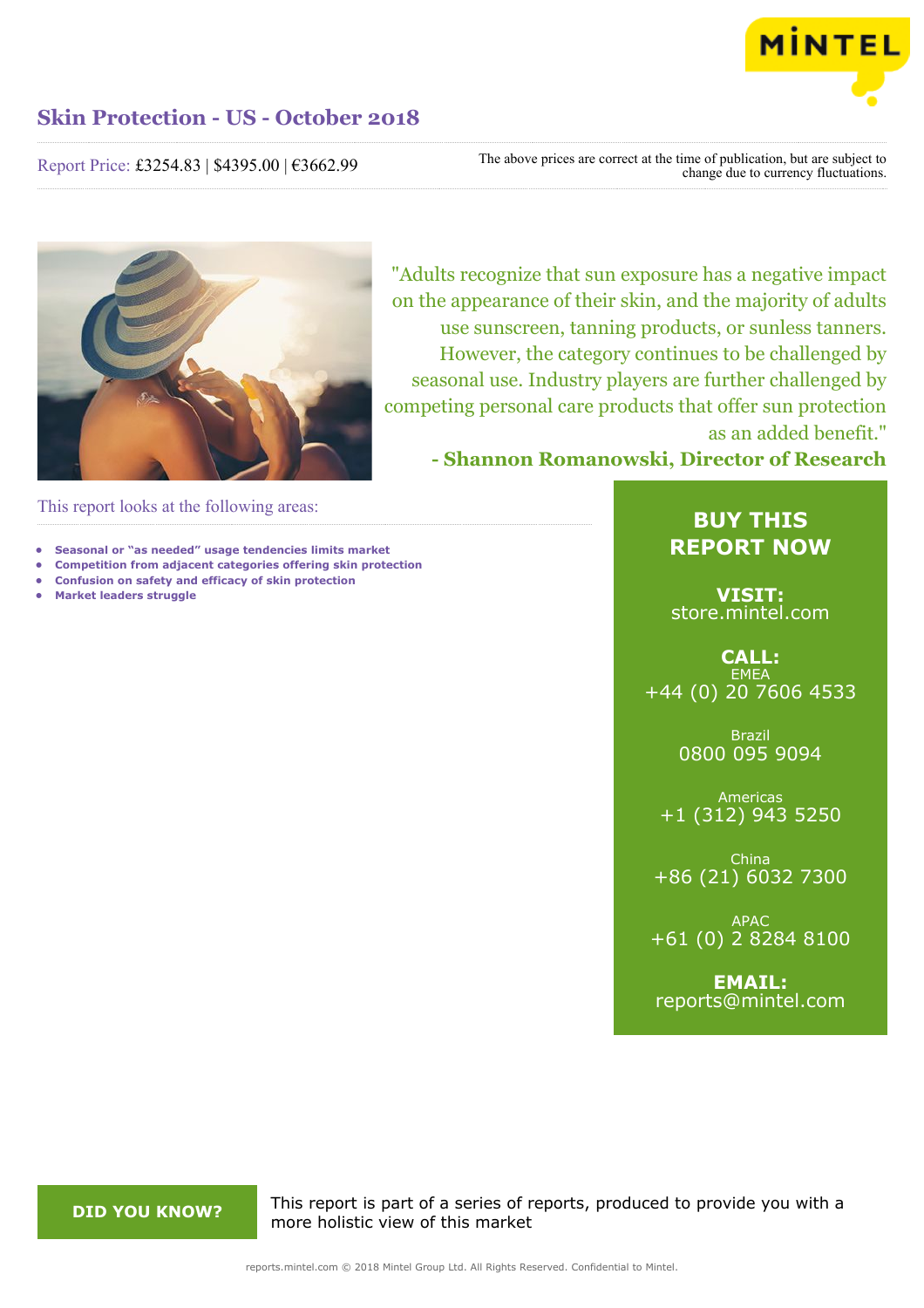

Report Price: £3254.83 | \$4395.00 | €3662.99

The above prices are correct at the time of publication, but are subject to change due to currency fluctuations.

#### **Table of Contents**

### What you need to know Definition Market overview Figure 1: Total US sales and fan chart forecast of sun protection and sunless tanners, at current prices, 2013-23 The issues Seasonal or "as needed" usage tendencies limits market Figure 2: Frequency of sunscreen usage, August 2018 Competition from adjacent categories offering skin protection Figure 3: Frequency of usage for personal care products with skin protection, August 2018 Confusion on safety and efficacy of skin protection Figure 4: Select attitudes toward skin protection, August 2018 Market leaders struggle Figure 5: Multi-outlet sales of sun protection and sunless tanners, by leading companies, rolling 52 weeks 2017 and 2018 The opportunities Position skin protection for everyday use Figure 6: Usage and interest in skin protection products, August 2018 Take a cue from smaller brands by embracing natural What it means Seasonality impacts market performance Personal care products with SPF provide alternative to sunscreen Warm temps drive use of sunscreen Shifts in population can favorably impact market Seasonality impacts growth of sun protection and sunless tanners Figure 7: Total US sales and fan chart forecast of sun protection and sunless tanners, at current prices, 2013-23 Figure 8: Total US sales and forecast of sun protection and sunless tanners, at current prices, 2013-23 **Overview Executive Summary The Market – What You Need to Know Market Size and Forecast**

#### **Market Perspective**

#### Personal care products with SPF compete with skin protection sales

Figure 9: Usage of personal care products with skin protection, August 2018

Figure 10: Frequency of usage for personal care products with skin protection, August 2018

#### **Market Factors**

Seasonal usage drives market volatility

# BUY THIS REPORT NOW

**VISIT:** [store.mintel.com](http://reports.mintel.com//display/store/860835/) **CALL:** EMEA +44 (0) 20 7606 4533 Brazil 0800 095 9094 Americas +1 (312) 943 5250 | China +86 (21) 6032 7300 APAC +61 (0) 2 8284 8100 **EMAIL:** [reports@mintel.com](mailto:reports@mintel.com)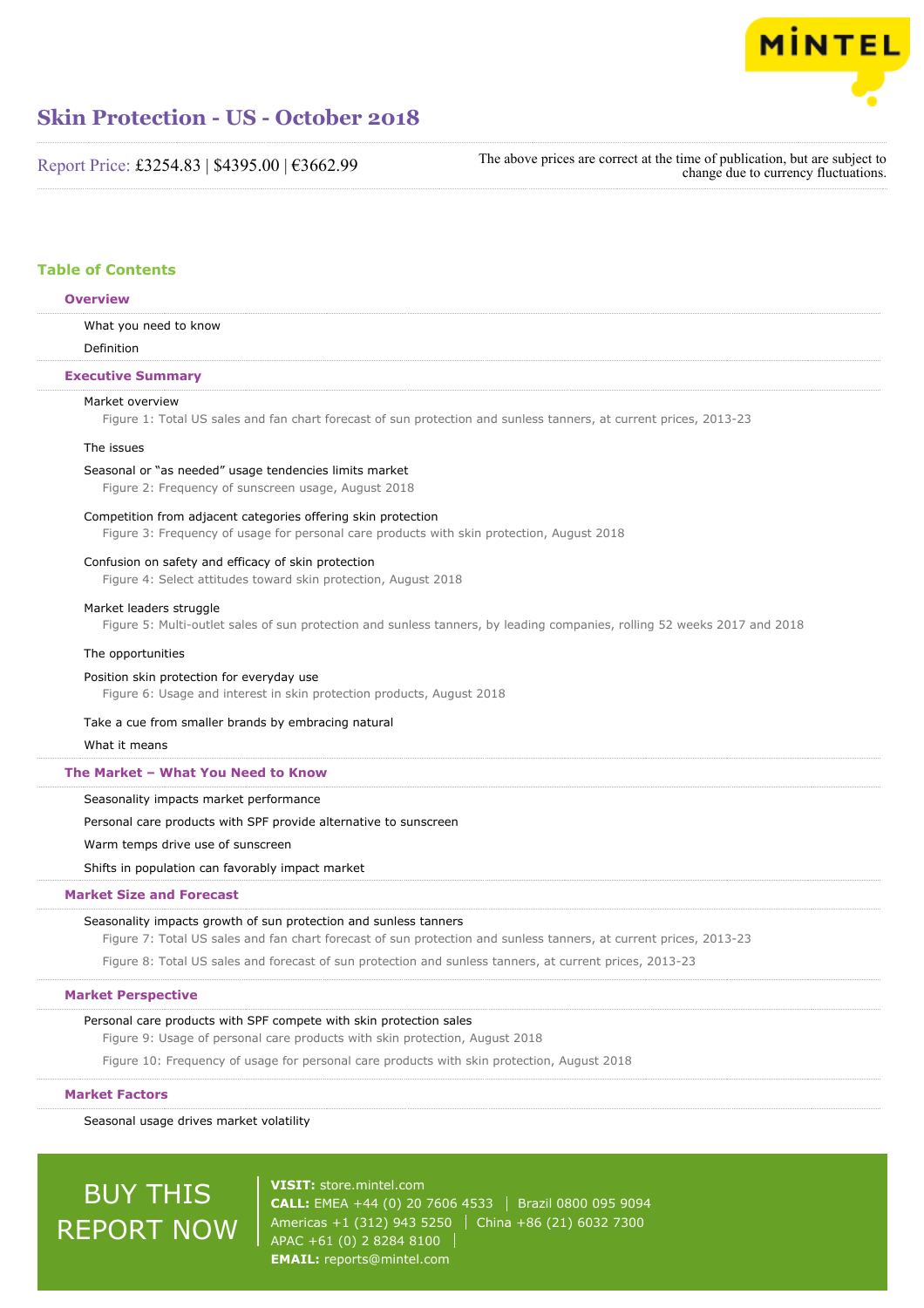

#### Report Price: £3254.83 | \$4395.00 | €3662.99

The above prices are correct at the time of publication, but are subject to change due to currency fluctuations.

Figure 11: Average summer temperatures, contiguous US, June-August 2013-18

#### Shifts in population impact market

Figure 12: Population aged 18 or older, by age, 2013-23

#### **Key Players – What You Need to Know**

Small brands yield strong performance

Interest in natural sun care continues to grow

Demand for multi-benefit skin protection

Declines in sports brand sunscreens

Kids' sunscreens decline

The progression of natural skin protection

#### **Company and Brand Sales of Sun Protection and Sunless Tanners**

#### Leading players struggle while smaller brands realize growth

#### Sales of sun protection and sunless tanners, by company

Figure 13: Multi-outlet sales of sun protection and sunless tanners, by leading companies, rolling 52 weeks 2017 and 2018

#### Hawaiian Tropic and Neutrogena buck downward trend in leading brands

Figure 14: MULO sales of sun protection and sunless tanners, by companies and brands, rolling 52 weeks 2017 and 2018

#### **What's Working?**

#### Natural brands convey trust and health

Figure 15: MULO sales of Sun Bum and Pacific sun protection products, rolling 52 weeks 2017 and 2018

#### Skincare benefits drive usage

#### **What's Struggling?**

#### Sports brands highlight mixed bag results

Figure 16: MULO sales of identifiable sports brands, rolling 52 weeks 2017 and 2018

#### Kids' sunscreens decline as sales of baby sunscreens grow

Figure 17: MULO sales of identifiable kids and baby brands, rolling 52 weeks 2017 and 2018

#### **What's Next?**

#### Natural skin protection takes the next step

Food-based ingredients

Functional health claims

Plant-based positioning

Protecting skin from more than just sun

#### **The Consumer – What You Need to Know**

Sun exposure is topmost factor negatively impacting skin appearance

Sunscreen usage limited by seasonal and occasion-based perceptions

SPF protection, water resistant, and skincare benefits drive purchase

Tanning products/sunless tanners serve niche consumer

Sunscreen provides good defense against signs of aging

## BUY THIS REPORT NOW

**VISIT:** [store.mintel.com](http://reports.mintel.com//display/store/860835/) **CALL:** EMEA +44 (0) 20 7606 4533 Brazil 0800 095 9094 Americas +1 (312) 943 5250 | China +86 (21) 6032 7300 APAC +61 (0) 2 8284 8100 **EMAIL:** [reports@mintel.com](mailto:reports@mintel.com)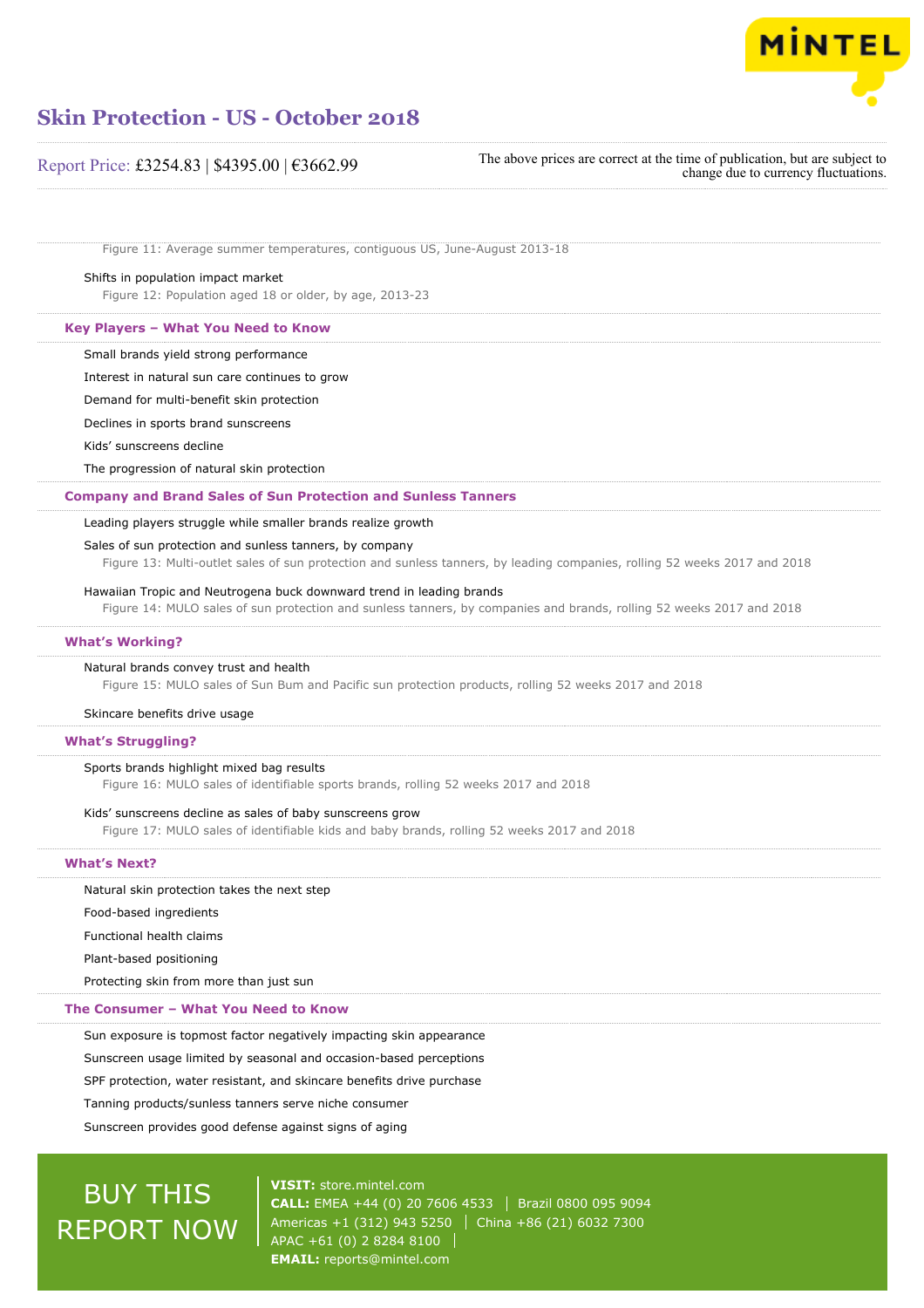

Report Price: £3254.83 | \$4395.00 | €3662.99

The above prices are correct at the time of publication, but are subject to change due to currency fluctuations.

Consumers show interest in value-added skin protection

#### **Factors Negatively Impacting Skin Appearance**

Majority feel that sun exposure negatively impacts skin appearance

Figure 18: Factors negatively impacting skin appearance, August 2018

#### Young adults place value on skincare routine

Figure 19: Select factors negatively impacting skin appearance, by age, August 2018

Environmental and lifestyle factors take toll on women's skin appearance Figure 20: Select factors negatively impacting skin appearance, by gender, August 2018

#### Asian adults cite outdoor pollution as negative factor

Figure 21: Select factors negatively impacting skin appearance, by race and Hispanic origin, August 2018

#### **Usage of Sunscreen**

Lotion/cream sunscreen has broadest acceptance, regular use continues to challenge market Figure 22: Sunscreen usage, August 2018

#### Alignment with specific purpose/occasion improves regular use

Figure 23: Frequency of sunscreen usage, August 2018

#### Spray sunscreen appeals to younger adults

Figure 24: Sunscreen usage, by age, August 2018

#### Less-affluent seek out economical sunscreen formats

Figure 25: Sunscreen usage, by income, August 2018

#### Black adults under index in use of all sunscreen formats

Figure 26: Sunscreen usage, by race/Hispanic origin, August 2018

#### **Sunscreen Purchase Influencers**

#### Functional benefits drive purchase, while secondary benefits differentiate

Figure 27: Sunscreen purchase influencers, August 2018

#### Younger consumers influenced by secondary benefits

Figure 28: Sunscreen purchase influencers, by age, August 2018

#### White adults need SPF; multicultural consumers seek added benefits Figure 29: Sunscreen purchase influencers, by race/Hispanic origin, August 2018

Sunscreens need to offer more than just SPF to maximize reach Figure 30: TURF analysis – Purchase influencers, August 2018

Figure 31: Table – TURF analysis – Purchase influencers, August 2018

#### Methodology

#### **Usage of Tanning Products and Sunless Tanner**

Body care products challenge need for tanning products/sunless tanners Figure 32: Tanning product and sunless tanner usage, August 2018

#### Nearly one third use self-tanners/sunless tanner year-round

Figure 33: Frequency of sunless tanner and tanning oil usage, August 2018

#### 18-34s most likely to use tanning products and sunless tanners

## BUY THIS REPORT NOW

**VISIT:** [store.mintel.com](http://reports.mintel.com//display/store/860835/) **CALL:** EMEA +44 (0) 20 7606 4533 Brazil 0800 095 9094 Americas +1 (312) 943 5250 China +86 (21) 6032 7300 APAC +61 (0) 2 8284 8100 **EMAIL:** [reports@mintel.com](mailto:reports@mintel.com)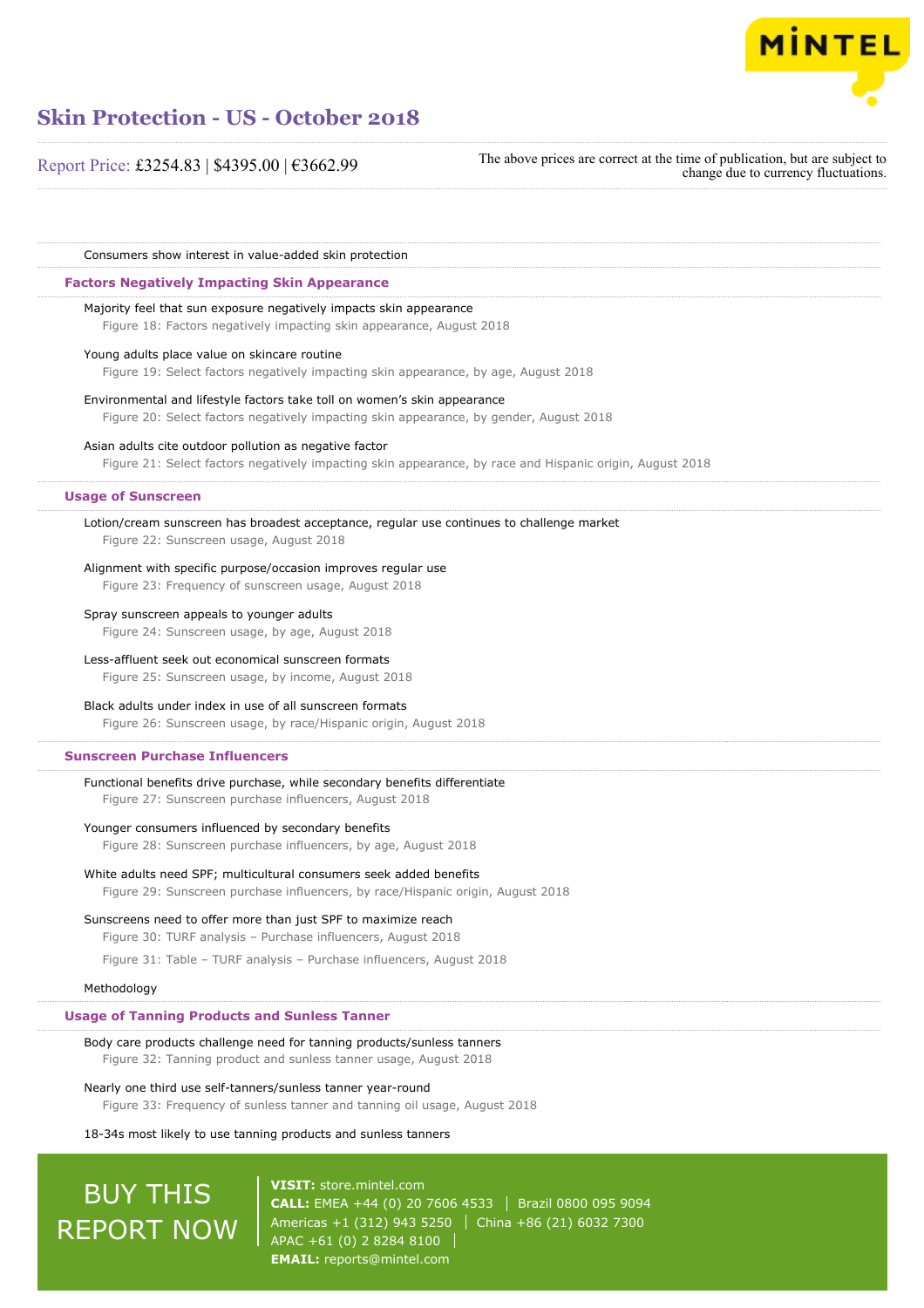

#### Report Price: £3254.83 | \$4395.00 | €3662.99

The above prices are correct at the time of publication, but are subject to change due to currency fluctuations.

Figure 34: Tanning product and sunless tanner usage, by age, August 2018

#### **Sunless Tanner Usage: Motivations and Barriers**

#### Safety and improved appearance drive use of sunless tanners

Figure 35: Reasons for using sunless tanner, August 2018

#### Appearance plus safety and efficacy will attract sunless tanner users

Figure 36: TURF analysis – Reasons for using sunless tanner, August 2018

Figure 37: Table – TURF analysis – Reasons for using sunless tanner, August 2018

#### Methodology

#### Lack of need is barrier to sunless tanner use

Figure 38: Reasons for not using sunless tanner, August 2018

#### Justify "need" to non-users of sunless tanners

Figure 39: TURF analysis – Reasons for not using sunless tanner, August 2018

Figure 40: Table – TURF analysis – Reasons for not using sunless tanner, August 2018

#### Methodology

#### **Attitudes toward Skin Protection**

#### Sunscreen combats signs of aging

#### Sunscreen ingredients cause confusion

Figure 41: Attitudes toward skin protection, August 2018

#### Younger adults prefer sunscreen from skincare brands

Figure 42: Select attitudes toward skin protection, by age, August 2018

#### **Usage and Interest in Skin Protection Products**

#### Single-use sunscreen caters to on-the-go consumers

#### Multi-benefit products maximize value with one-step solution

#### High interest in trial of supplements that protect skin

Figure 43: Usage and interest in skin protection products, August 2018

#### Young adults more likely to experiment with new products

Figure 44: Usage and interest in select skin protection products – NET any use or interest, by age, August 2018

#### **Appendix – Data Sources and Abbreviations**

| Data sources            |
|-------------------------|
| Sales data              |
| Fan chart forecast      |
| Consumer survey data    |
| Abbreviations and terms |
| Abbreviations           |
| Terms                   |

#### **Appendix – The Market**

Figure 45: Total US sales and forecast of sun protection and sunless tanners, at inflation-adjusted prices, 2013-23

Figure 46: Total US retail sales of sun protection and sunless tanners, by channel, at current prices, 2013-18

# BUY THIS REPORT NOW

**VISIT:** [store.mintel.com](http://reports.mintel.com//display/store/860835/) **CALL:** EMEA +44 (0) 20 7606 4533 Brazil 0800 095 9094 Americas +1 (312) 943 5250 | China +86 (21) 6032 7300 APAC +61 (0) 2 8284 8100 **EMAIL:** [reports@mintel.com](mailto:reports@mintel.com)